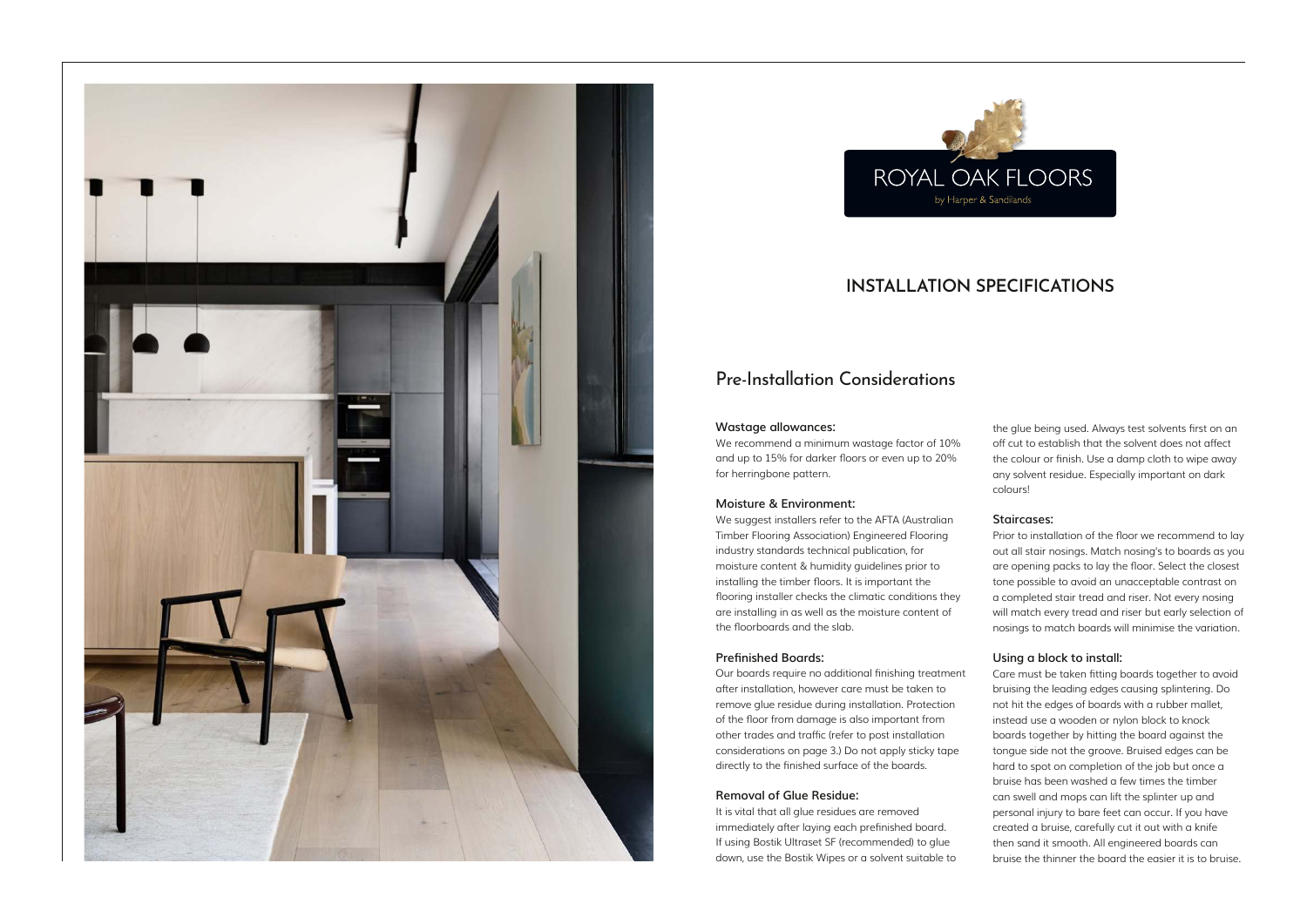# Installation Methods

# **CONCRETE SUBSTRATE**

#### **Preparation of the concrete slab:**

The concrete must be structurally sound, dry (no more than 5.5% moisture content), level and cleaned of waxes, adhesives dust etc. Slabs must be level with no more than a 3mm deviation over a 3-metre radius. If deviations are greater than 3mm, use a self-levelling compound (e.g Ardit) or grind the slab to level the surface within the above tolerance.

It is important to consider the possible risk of sub slab water ingress from surrounding areas. A relative humidity and moisture content reading is required prior to installation; please document readings for your records. If moisture content is more than 5.5%, please contact us for further advice.

#### **Direct sticking to the concrete slab:**

Over a prepared slab (see above re: slab preparation). Glue the boards with Bostik Ultraset SF to the slab using a 6mm notched trowel. Spot weight across the floor and weight any hollow or drummy areas to ensure floorboard and subfloor contact. Please read Underfloor Heating Options below if this option has been selected.

#### **Onto ply over concrete slab:**

The minimum thickness of ply which can be used over a slab in order to secret nail is 9mm. Over a levelled slab, lay thick polythene sheet as a moisture barrier. Overlap each sheet by 150mm and attach the overlaps using a 50mm wide double-sided tape. Lay the ply over the polythene sheet in the opposite direction (cross laminate) to the intended direction of the floor, for example, place the long length of the ply perpendicular to the direction of the boards.

Attach the sheets to the slab using pre-drill sleeve pins, at a rate of 28 pins per 2400mm x 1200mm sheet. Level ply as necessary by plane. Rough sand ply and glue using Bostik Ultraset SF applied in either a snake pattern individually to the back of the board or applied by 3-6mm notched trowel to the ply. Secret nail every 100-200mm.

## **Direct sticking to concrete slab with acoustic matting:**

It is best to run the heating system prior to install for around 2 weeks to ensure slab dryness. Subfloor temperature should be checked prior to install and should not exceed 26°C. Relative humidity should be in the range of 45% to 60% at a room temperature

The matting system is a requirement in multiresidential developments to reduce noise transfer. We suggest the use of Vibramat, ImpactaMat or Regupol which are all available in various thicknesses. Over a prepared slab (see above re: slab preparation) The matting will need to be applied to the slab with Bostik Ultraset SF using a 3mm notched trowel and allowed to dry to the manufacturer's specifications. Glue the boards directly to the matting with Bostik Ultraset SF using a 6mm notched trowel. Spot weight across the floor and weight any hollow or drummy areas to ensure floorboard and subfloor contact.

#### **Underfloor Heating Options:**

In-slab and above-floor heating systems can be used under all our flooring products. In-slab heating uses either electric or hydronic heating elements which are embedded in the slab. If using in-slab heating, we recommend our direct stick to slab method (above). **It is vital any underfloor heating system be fitted with a cut-off thermostat set no higher than 26°C when measured under the timber flooring.** Irreparable damage to timber floors occurs if it is subjected to temperatures above 26°C.

It is important the total timber thickness is no greater than 20mm otherwise the insulating properties of the timber reduce the effectiveness of the heating system. Any air gaps between the boards and the heating system should be avoided, hence why spot weighting across the floor is very important. Even heat distribution is important as hot spots can cause greater board movement (shrinkage or cupping) in some areas of the floor compared to others. Likewise, seasonal operation of the system can cause some gapping or board shape changes.

of 20°C. Then turn off the heating for at least two days where you can then install the flooring as per above. Once completed, gradually turn the heating up in stages over a period of 10 days in increments of say 2°C per day then maintain at desired level for 2 weeks ensuring it does not go over 26°C. Gradually increasing and decreasing the temperature for operational use will help the timber to acclimatise and minimise disturbance to the floorboards.

Temperature and relative humidity are the two key factors that influence the internal climate or environment within a dwelling. An increase in the temperature inside the dwelling will cause a lowering of the relative humidity and with this the drying capacity of the air increases. Low relative humidity will result in timber and similar flooring releasing some of its moisture to the air, and thereby reduce in moisture content and shrink. As such the moisture content of a floor is affected by changes in the heated environment.

Flooring needs to be able to cope with very dry conditions during the heating period over winter and moderate rises in moisture content over summer. While this can be catered for, there is an obvious concern if the underfloor heating system was not in operation for a significant period over winter as this could create expansion greater than would occur over the summer months. It is vital the system, or the proposed system is considered compatible with the floor by the heating system manufacturer.

# **TIMBER SUBSTRATE**

# **Over structural timber flooring (eg. Chipboard or Yellow Tongue):**

Rough sand the timber substrate then glue boards using Bostik Ultraset SF applied in either a snake pattern individually to the back of the board or applied by 3-6mm notched trowel to the ply. Secret nail every 100-200mm.

#### **Over existing timber strip flooring:**

It is important to ensure the existing floors are sound

and free of rot etc prior to installation of new timber over top. If running the boards in the opposite direction to the existing timber floors, the boards can be glued and secret nailed directly to the substrate. If installing in the same direction as existing flooring, a 4mm ply must be pinned down over the existing floor to create cross lamination. This minimises movement between the existing timber floor and new timber floor. Rough sand ply and glue using Bostik Ultraset SF applied in either a snake pattern individually to the back of the board or applied by 3-6mm notched trowel to the ply. Secret nail every 100-200mm.

*• We do not suggest the installation of our boards directly over battens, bearers & joists, or as a floating floor. Please call us to discuss further if you have any questions.* 

# **INSTALLATION FOR WALL OR CEILING APPLICATIONS**

# **Important considerations for wall & ceiling applications:**

Our boards can be used in wall or ceiling applications. We have solid oak mouldings available for all our Architect Collection colours for use in conjunction with our boards. 20x20x1900mm Corner Moulds are available to suit the 20mm boards and 40mm x 6mm x 1950mm cover strips are available for use on shelving, furniture, and cabinetry or for finishing exposed edges.

# **Installation of boards on to walls & ceilings:**

It is important the area be sheeted out with a minimum 9mm ply for the boards to be glued and secret nailed. Rough sand ply and glue using Bostik Ultraset SF applied in either a snake pattern individually to the back of the board or applied by 3-6mm notched trowel to the ply. Secret nail every 100-200mm. Gluing and secret nailing onto ply ensures that boards are firmly fixed and will not be subject to 'sagging' where the cut end joins are, especially on ceilings.